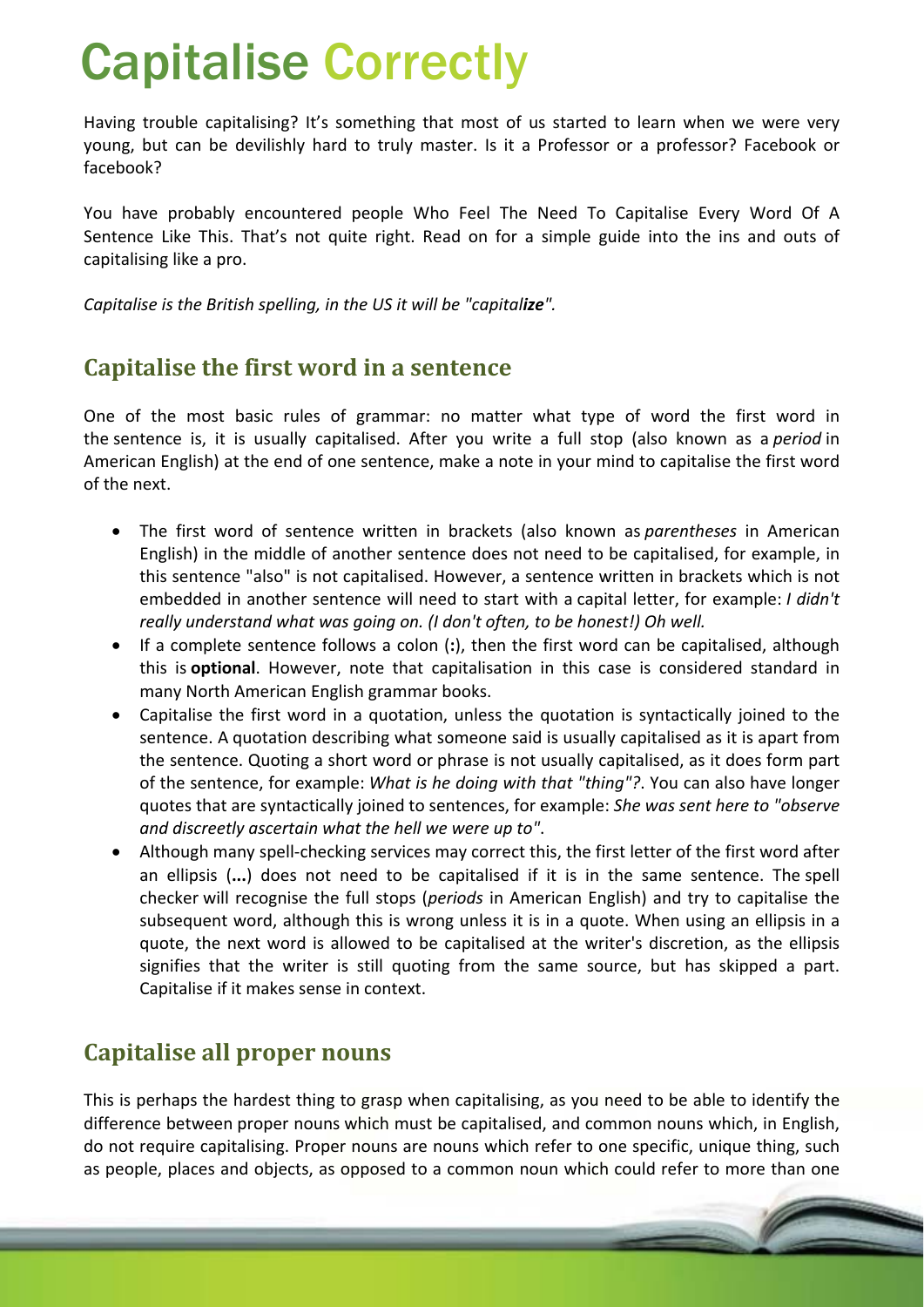entity which are not unique. For example, *a boy* and *the boys* are left uncapitalised as common nouns, as they could refer to **any** boy. However, *Bob* refers to one specific boy, and thus is a capitalised proper noun. Likewise, *the village* could refer to any village, whereas *Hethersett* refers to one village in particular. Proper nouns can often be distinguished by the fact that you can't usually put a "the" in front of them, for example, you can say *the city*, but it doesn't really sound right to say *the London*. Similarly, you can say *the program*, but you wouldn't say *the Skype*. Proper nouns also include things like organisations, religions, particular ideas and unique things. The following are some groups of proper nouns that must be capitalised that you should watch out for:

#### **Personal names of people or animals**

People's first, last, and however many in‐between names are nearly always capitalised. Even though there are probably other people with the same name, when the name is **used** it refers to one person in particular and thus is a proper noun. One of the most obvious examples of proper nouns, you should **nearly always** capitalise names. There are a few exceptions, sometimes be seen with people who have a non-English derived surname, such as Dafydd ab Hugh, L. Sprague de Camp, Tim LaHaye, or D. J. MacHale. As a matter of courtesy, one should spell a personal name as the person so named desires.

#### **Brand names and trademarks**

Brands (legally called trademarks) refer to one specific brand of products, distinguishable from their competition and are usually proper nouns. They are defined as a "name, term, design, symbol, or any other feature that identifies one seller's good or service as distinct from those of other sellers".

#### **Specific places and countries**

Geographical locations like countries, established regions, seas, roads, cities, towns, etc. are all proper nouns as they refer to that place in particular. This also includes geographical features like the Equator, rivers, mountains and public places, structures and buildings. Note that the compass points or directions north, south, east and west do not need to be capitalised as they are not proper nouns, unless they are used as part of the name of an established region, for example, *East Anglia* or *Southern California*. Some examples:

- "Go north, then you'll find yourself in North Carolina."
- "I've come all the way from the South to see you!"
- "Our house is in the southwest region of Adelaide." In this case, the direction acts as an adjective, not a noun.

#### **Calendar items**

Days of the week, months and public holidays all need to be capitalised. Days of the week and months are fairly simple to remember, although you must remember that some of the month names have other meanings that should not be capitalised, for example, *I may go to the opera* or *Time to march!* Public holidays like Easter, Christmas Eve or St Patrick's Day must be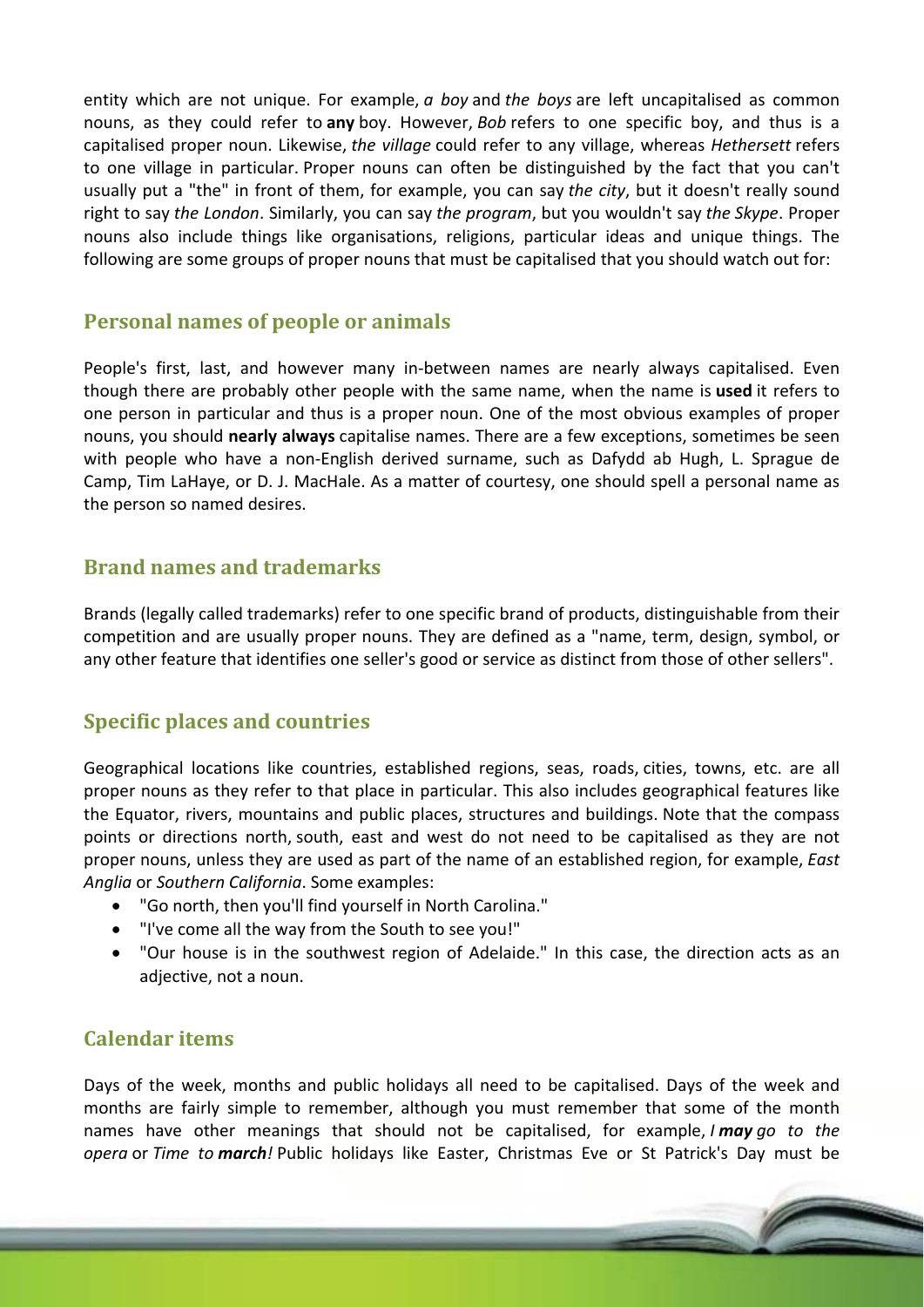capitalised, no matter which words they are made up of. Similarly, famous historical events and time periods are also capitalised, for example, the *Middle Ages* or the *Revolutionary War*.

- Seasons do not get capitalised. Capitalising the seasons is a very old-fashioned habit that still lingers but spring, autumn (fall), summer and winter are not capitalised unless they are at the beginning of a sentence or form part of a renowned name.
- Avoid capitalising descriptors of eras, such as the eighties, the sixties, etc.

## **Capitalise adjectives derived from proper nouns, or "proper adjectives"**

These are usually adjectives made up from proper nouns, and must be capitalised just like their descendants. Note that any other parts of speech derived from proper nouns should also be capitalised, for example, a "proper verb" like *Americanise* or a "proper adverb" like *Britishly*.

#### **Nationalities and languages**

These are the biggest example of proper adjectives, and must always be capitalised, as they are proper adjectives derived from the name of that particular region. For example, from the proper noun *Germany* comes the proper adjectives *German* (referring to the language that is spoken there) and *German*(referring to a person, object, custom, etc. that originates from Germany). However, this is not limited to nationalities which derive from a specific proper noun – it includes any race, tribe, etc. including names like "Cherokee" and "Asian"

 Note that this is complicated by varying approaches to national references when used in a non-literal sense, such as French fry/french fry, French doors/french doors or French poodle/french poodle. The capitalization or otherwise of these "non‐literal" words is dependent on the style guide you're referring to and often on how much you'd really like to associate the French with French... or is it french... fries.

## **Capitalise personal titles when used specifically astitles, but not when just referring to the rank in general.**

This includes the more common mister and miss, familial titles like sister and father, courtesy titles like earl and duchess and military ranks like wing commander and sergeant. When used as a title, the first letter must be capitalised whether the title is in its abbreviated form or not, for example, *Mister Jones* and *Mr Jones* (in each of these cases, the person's specific name is attached to the title). In the example given in the picture, the two titles are capitalised because they are used as personal titles, rather than just *a* captain, it is *the captain*. Although "Captain" does not precede a name, it is still capitalised because it is used **in place of** a name.

- Some examples:
	- o "I disagree Senator Bandyandy." (direct address to person)
	- "Senator Bandyandy disliked attending committee meetings in the month of May." (before a person's name)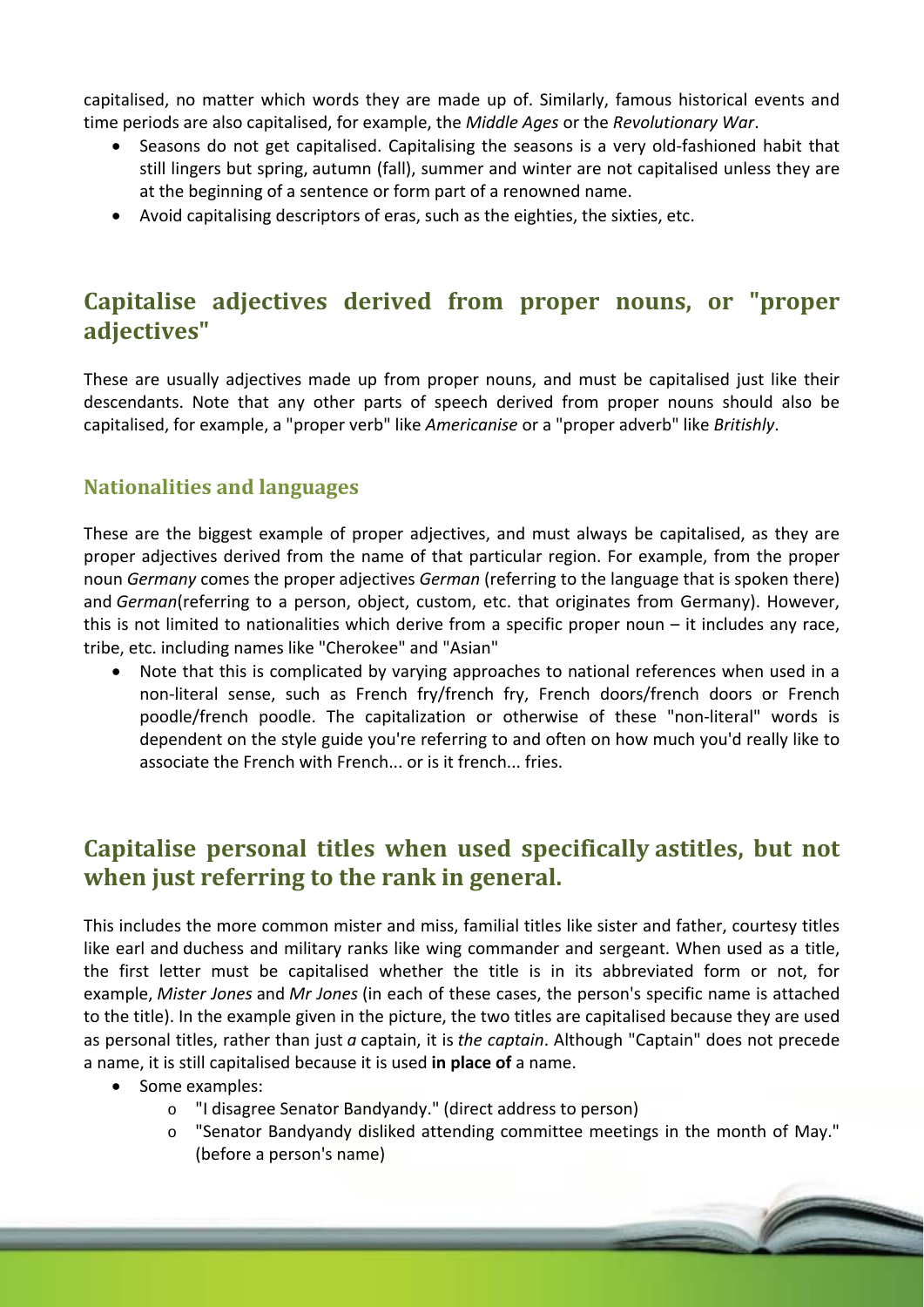- $\circ$  The senator gave a speech at the dinner party held in honour of his years in office. (common noun)
- Royalty is also included. Any royal, imperial or position of office titles are also included in the title rule, although it is a little more complicated. You can say both *the king* and *the King* and either will be right depending on in which context it was used. When you are referring to a specific king, and this is clear, you can capitalise, for example, the King of Denmark. If you are in England, their queen is always referred to as "the Queen", and it is obvious which queen this is referring to. This title stands for her name ‐ not many people would just refer to her as "Elizabeth"! Royal styles are also capitalised, e.g.*His Majesty*.
- Family names can also be thought of as personal titles. They are capitalised only when used in place of a name or preceding a name, e.g. *Uncle Joe*. Normally, the familial term is just a regular noun, e.g. *I have one sister*. However, when used as a substitute for a **name**, that usage is a proper noun. Remember: all names are capitalised. When used in front of a name, that is a personal title. This above rules about personal titles do also apply when "family" names are used in a medical or religious context, as in that case they are used as titles, for example, *Father Joseph*, or *Sister Kate*.

## **Check capitalisation for abbreviations**

Initialisms and abbreviations are often written in all capital letters, although this differs depending on the word in general. (An initialism is a term often used for acronyms that are made up of and pronounced as a series of initial letters, for example, the *Federal Bureau of Investigation* or the *British Broadcasting Corporation*). These can be written in all capitals, for example, *FAQ* or *USA*, or also as a normal word, for example, *interpol (International Criminal Police Organization)* or *laser (Light Amplification by Stimulated Emission of Radiation)*. If you're not sure, look up the word in question in a search engine and see how others capitalise it.

 The capitalisation of "internet" or "Internet" is an interesting case still under evolution. Either way is currently accurate, dependent on what you use as your reference source, although it does seem to be evolving more towards being treated as a common noun, especially outside of North America.

## **Respect that publication titles have different capitalisation rules dependent on in‐house guides and rules.**

Things like book titles, movie titles, song and album titles, historical documents, laws, newspaper headlines, etc. are each treated a little differently. It's "War and Peace" not "War and peace", right? These titles aren't all always capitalised the same way, but follow similar patterns, quite like wikiHow article titles. Often, the first word (whatever it be may) and maybe the last word of the title is capitalised, along with any words that are not **articles** (like *a* or *the*), coordinate conjunctions or **prepositions** (like *of*, *to*, or*in*) that have less than five letters, for example, *The Catcher in the Rye*.

 Titles using all capitalisation is a personal or organisational preference. While the initial letter should be capitalised at the beginning of the title, always aim for consistency of use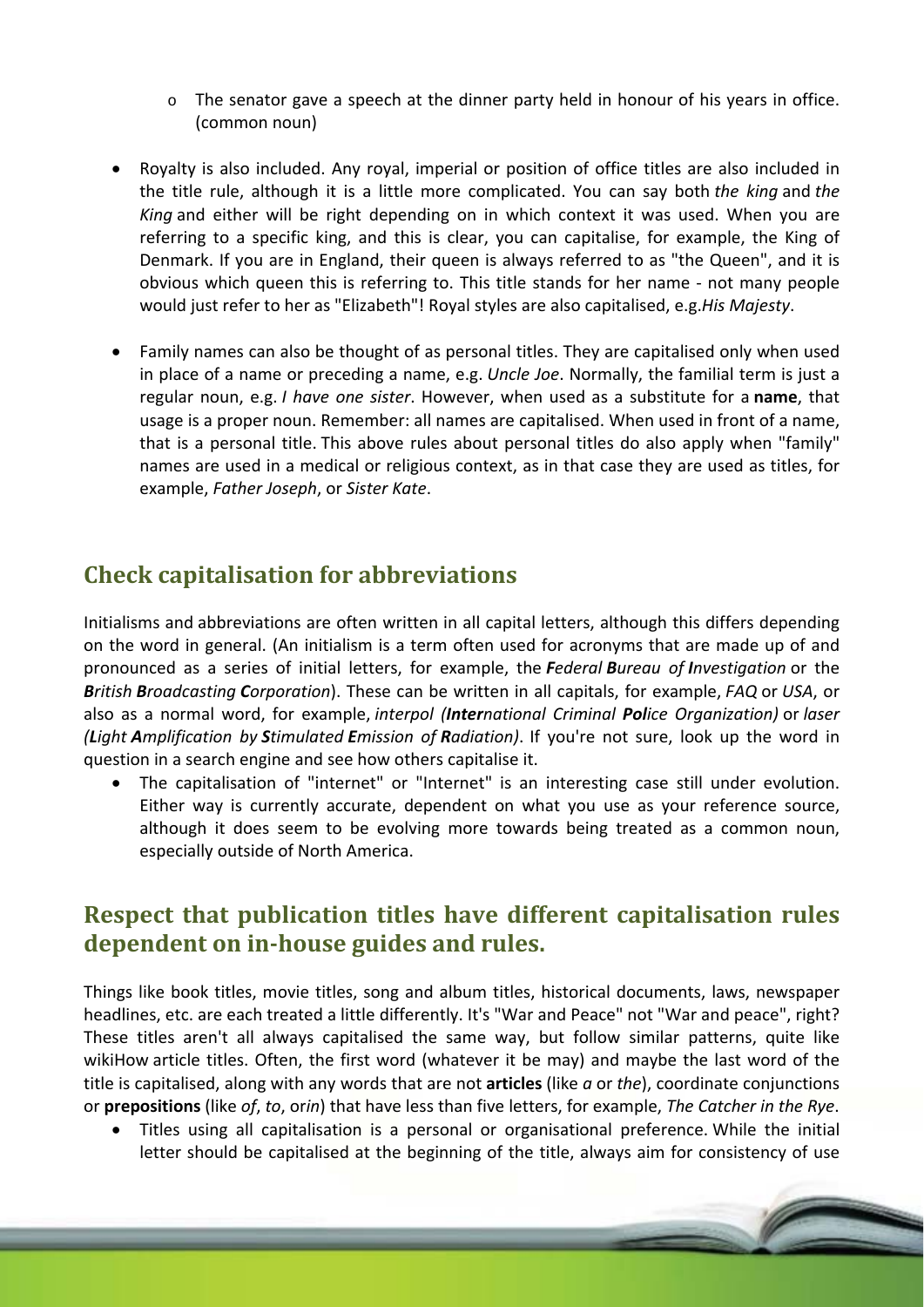with either all upper or all lower case (after the initial word) for the entire title. Always check your organisation's or publisher's style guide to see what they prefer for titles.

### **Respect any words with inherent capitalisations**

Some nouns have odd capitalisations, most commonly brand names, websites, etc. For example, this includes Apple Inc. products, often titled things like iPad, iPod; software like MediaWiki and websites like deviantArt and even wikiHow! These words are always spelt thus regardless of other rules. wikiHow can go at the start of the sentence without capitalising its first letter, because it is always spelt with a lower case w.

- Where possible, do your best to avoid placing an unusually capitalised noun at the beginning of the sentence, and that way you can avoid writing "IPod" or "WikiHow".
	- o For example, change "IPods are used by high school students for learning purposes" to "High school students use iPods for learning purposes".

## **Tips**

Always capitalise "I" when it is used as the nominative first‐person singular pronoun, as in "I am happy". This also applies to all contractions of I, including "I'm" and "I'd".

- Things that are written in a list or bullet points will always need to be capitalised, whether or not they are full sentences.
- Capitalise any valedictions in letters or emails, for example, *Yours sincerely*.
- When writing an address, the word following the proper name of the road or street must be capitalised, e.g. *High Street* or *Fifth Avenue*.
- Beware of capitonyms, words which change their meaning depending on whether or not they are capitalised. You won't encounter them too often. One of the most common examples of this is with astrological bodies. When *Sun* and *Moon* are capitalised, it can usually be assumed that the text is referring to the *sun* that our Earth orbits around, and the *moon* that orbits us. Likewise, when *Earth* is capitalised it refers to our planet, rather than *earth* in the ground. In a religious context, *God* refers to the one god of monotheistic religions such as Christianity, rather than *a god*. Some people choose to capitalise "Earth" all of the time, as a sign of respect; you'll need to go with what suits you (or your workplace/editor's rules) on that one.
- If you're confused about the spelling of an initialism, abbreviation, inherently capitalised word like iPod, etc. one of the easiest ways to find out is simply to look up the word in a search engine and to see what comes up.
- When instant messaging or texting, it can be okay to relax and not spend too much time worrying about correct capitalisation, but try not to resort to typing in ALL CAPITAL LETTERS for prolonged periods of time. This makes it seem like you are shouting, and makes it more difficult to read. If possible go for something like a single exclamation mark instead!
	- $\circ$  This is even more relevant when concerning writing essays, emails, articles on the internet, etc. If you have the option, go for a single exclamation mark, **bold**, *italics* or even underline. This will make your work look a whole lot more professional.
- Although many programs and browsers have spell‐check capabilities, it's always worth learning how to capitalise correctly. The program can catch simple errors like not